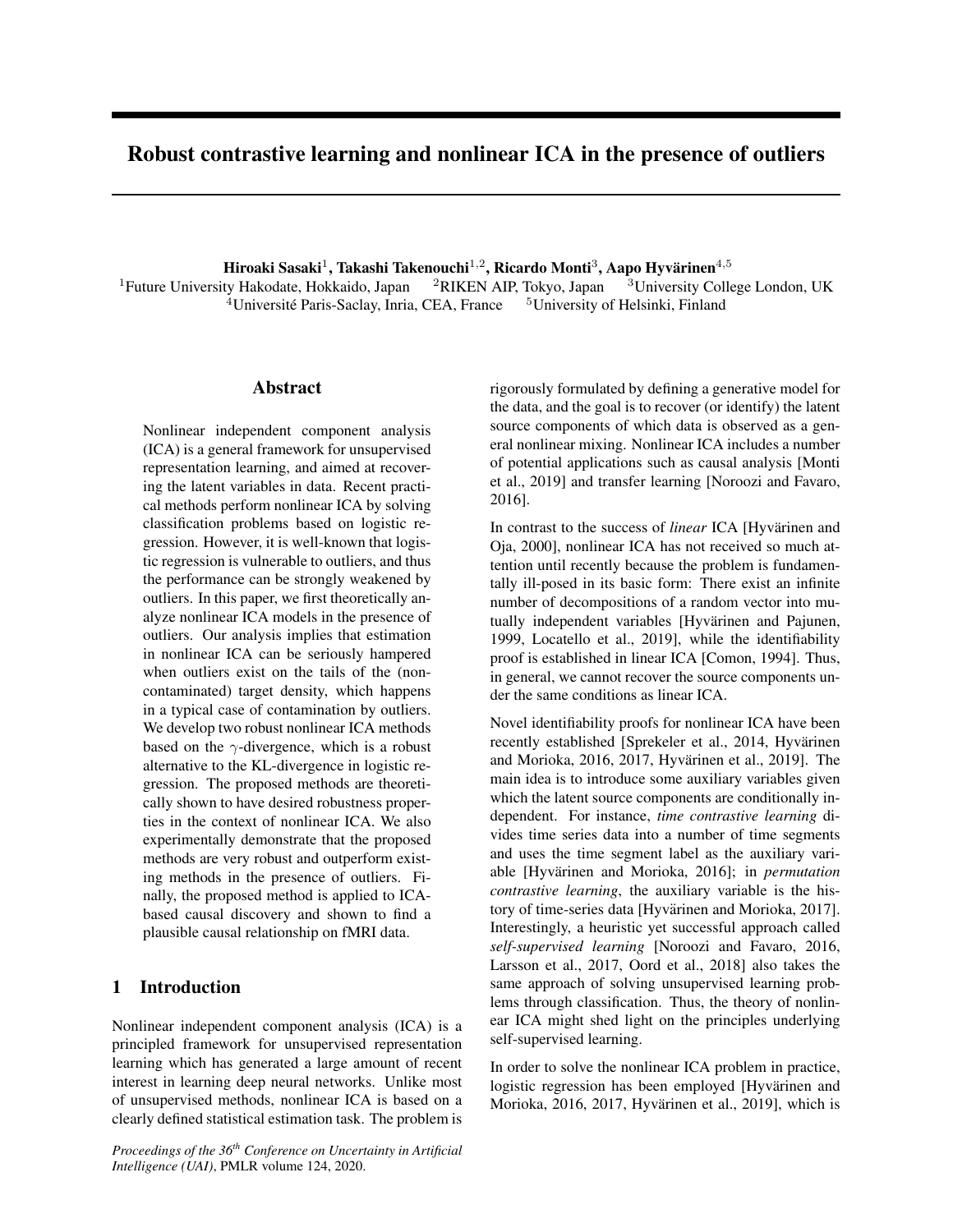based on (conditional) maximum likelihood estimation (MLE). MLE has a number of useful properties, but it is well-known to be vulnerable to outliers. Thus, the performance of the existing nonlinear ICA methods might be strongly degraded by outliers. This is a very important problem because outliers are ubiquitous on real-world datasets. For instance, outliers have been often observed in functional MRI data to which ICA methods have been applied [Monti et al., 2019].

In this paper, we first define a contaminated density model of sources as a mixture of the (noncontaminated) target and outlier densities, and then theoretically analyze how outliers hamper estimation in nonlinear ICA. Our analysis implies that estimation in nonlinear ICA might be degraded particularly when the ratio of the outlier density to the target density can take a very large value. This large ratio happens when the outlier density lies on the tails of the target density as in a typical case of contamination by outliers.

Next, we propose two robust methods for nonlinear ICA. Our methods also solve classification problems, but are based on the  $\gamma$ -divergence [Fujisawa and Eguchi, 2008].  $\gamma$ -divergence is a generalization of KL-divergence and has a favorable robustness property expressed as the *super robustness* [Cichocki and Amari, 2010, Amari, 2016]: The latent bias caused from outliers can be small even in the case of heavy contamination. This is in stark contrast with the density power divergence [Basu et al., 1998], which is often proved to be robust under small contamination of outliers. We theoretically show that the super robustness holds in the context of nonlinear ICA. Furthermore, the proposed method is proved to have desirable robustness properties in terms of influence function as well [Hampel et al., 2011]. We experimentally demonstrate that the proposed methods are much more robust against outliers than existing methods. Finally, our robust method is applied to causal analysis and demonstrated to find a plausible causal relationship on fMRI data.

## 2 Background

ICA is a rigorous framework for unsupervised learning, and assumes that the  $d_x$ -dimensional vectors of observed data  $\bm{x}(t) := (x_1(t), \ldots, x_{d_{\mathbf{x}}}(t))^\top, t = 1, \ldots, T$  are generated from a nonlinear mixing of the source vectors  $\bm{s}(t) = (s_1(t), \ldots, s_{d_{\mathrm{x}}}(t))^{\top}$  as

$$
\boldsymbol{x}(t) = \boldsymbol{f}(\boldsymbol{s}(t)),\tag{1}
$$

where  $f(s) = (f_1(s), \ldots, f_{d_x}(s))^{\top}$ , and  $f_i$  denotes a smooth and invertible nonlinear function. The goal is to recover (or identify) the sources from data only.

Nonlinear ICA has been hampered by the fact that the problem is seriously ill-posed and the original sources cannot be recovered (i.e., not identifiable) under the same independence assumption as linear ICA, although some empirical success has been achieved by heuristic methods [Wiskott and Sejnowski, 2002, Harmeling et al., 2003]. Recently, novel identifiability proofs have been established together with practical algorithms [Sprekeler et al., 2014, Hyvärinen and Morioka, 2016, 2017, Hyvärinen et al., 2019]. Time contrastive learning (TCL) [Hyvärinen and Morioka, 2016] divides time series data  $\{\boldsymbol{x}(t)\}_{t=1}^T$  into K time segments, and then a time segment label  $u(t) = k$ ,  $k = 1, ..., K$  is assigned to  $x(t)$  in the k-th segment. A nonlinear feature  $\boldsymbol{h}(\boldsymbol{x}) = (h_1(\boldsymbol{x}), \dots, h_{d_\mathbf{x}}(\boldsymbol{x}))^\top$  modelled by a neural network is learned via multinomial logistic regression to the *artificial* supervised dataset  $\{(u(t), \boldsymbol{x}(t))\}_{t=1}^T$ . For the identifiability, when the conditional density of  $s$ given a time segment label  $u$  is conditionally independent and belongs to an exponential family as,

$$
\log p^{\star}(\boldsymbol{s}|u) = \sum_{j=1}^{d_{\mathbf{x}}} \lambda_{u,j} q_j^{\star}(s_j) - \log Z(\boldsymbol{\lambda}_u), \quad (2)
$$

where  $q_j^*$  is a scalar function,  $\lambda_{u,j}$  denotes a parameter depending on the time-segment label u,  $\lambda_u$  :=  $(\lambda_{u,1}, \dots, \lambda_{u,d_x})^{\top}$ , and  $Z(\lambda_y)$  is the partition function, then Theorem 1 in Hyvärinen and Morioka [2016] states that the learned  $h(x)$  asymptotically equals to  $q^*(s) =$  $(q_1^*(s_1), \ldots, q_{d_x}^*(s_{d_x}))^{\top}$  up to a linear transformation.

A more general theory without the exponential family assumption (2) was established in Hyvärinen et al. [2019]. Suppose that some auxiliary data  $u(t)$  =  $(u_1(t), \ldots, u_{d_u}(t))$ <sup>T</sup> is available in addition to  $\boldsymbol{x}(t)$ . For instance, the time segment label in TCL can be interpreted as auxiliary data, and another existing method, permutation contrastive learning, employs the past information of  $x(t)$  (e.g,  $u(t) = x(t-1)$ ) [Hyvärinen and Morioka, 2017]. In the general theory, a nonlinear feature  $h(x)$  is learned by solving the following binary classification problem based on logistic regression:

$$
\mathcal{D} := \{(\mathbf{x}(t), \mathbf{u}(t))_{t=1}^T \text{ vs. } \mathcal{D}_p := \{(\mathbf{x}(t), \mathbf{u}_p(t))\}_{t=1}^T,\tag{3}
$$

where  $u_p(t)$  is a random permutation of  $u(t)$  with respect to t, that is, a time-shuffled version  $u(t)$ . Eq.(3) indicates  $D$  is drawn from the joint density of  $x(t)$  and  $u(t)$ , while the underlying density of  $\mathcal{D}_p$  can be regarded as the product of marginal densities of  $x(t)$  and  $u(t)$ . Under the even more general conditional independence assumption,

$$
\log p^{\star}(\boldsymbol{s}|\boldsymbol{u}) = \sum_{i=1}^{d_{\mathbf{x}}} q^{\star}(s_i|\boldsymbol{u}) - \log Z(\boldsymbol{u}), \qquad (4)
$$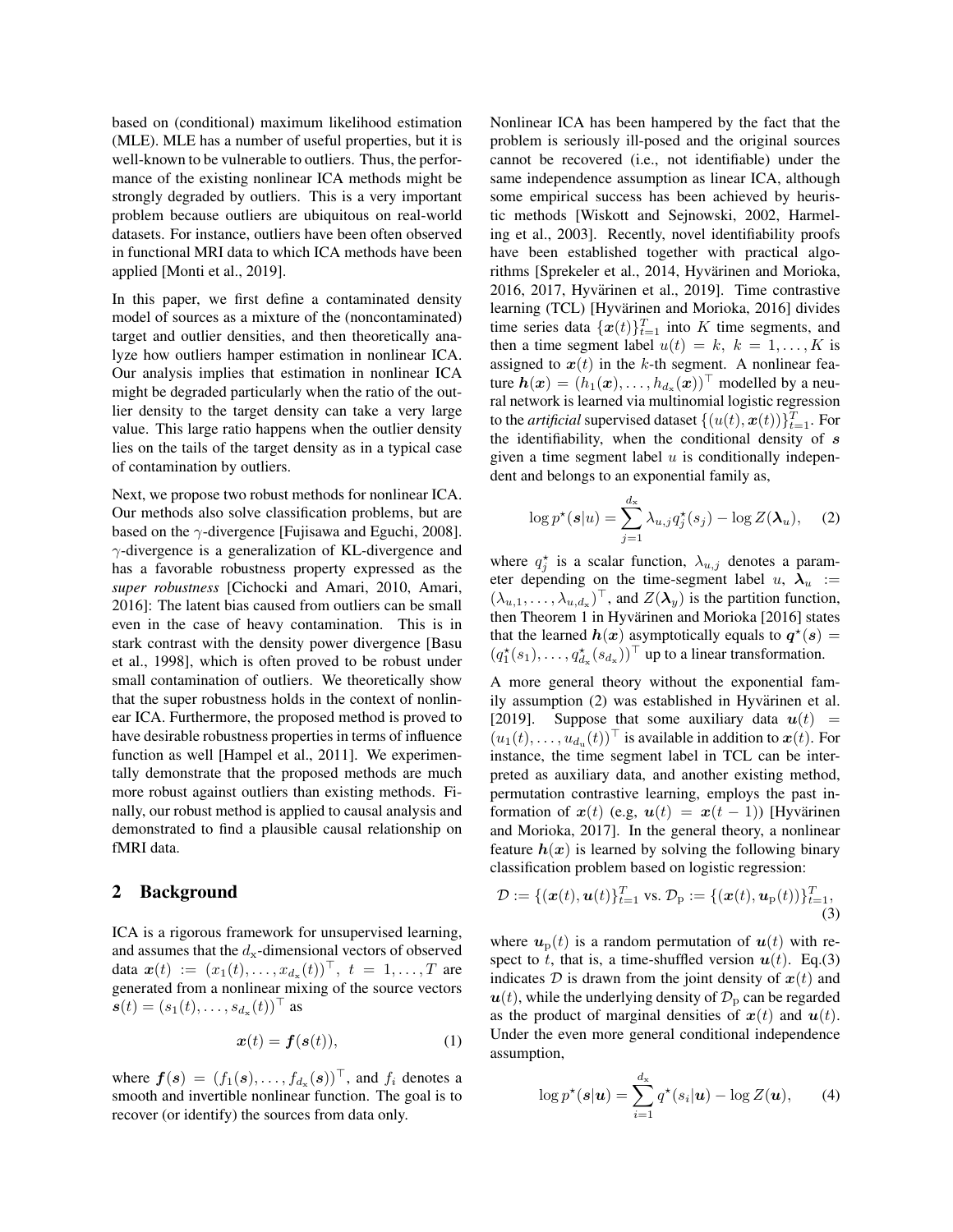where  $Z(u)$  denotes the partition function and  $q^*$  is a twice differential function, it was proved that the learned h equals to s up to an invertible function when  $p^*(s|u)$  is sufficiently diverse and complex [Hyvärinen et al., 2019, Theorem  $1$ ].<sup>1</sup>

In practice, the nonlinear ICA methods above employ logistic regression to learn  $h(x)$ , which is based on the (conditional) maximum likelihood estimation (MLE). MLE has a number of useful properties such as asymptotic efficiency [Wasserman, 2006]; on the other hand, it is well-known to be vulnerable against outliers. Very recently, Khemakhem et al. [2019] proposed an alternative nonlinear ICA method, which is based on maximizing a lower bound of the likelihood of a density model. Thus, these nonlinear ICA methods might be sensitive to outliers. Next, we first theoretically investigate how outliers hamper estimation in nonlinear ICA, and then propose robust practical methods.

## 3 Influence of outliers in nonlinear ICA

This section theoretically investigates the influence of outliers in existing methods for nonlinear ICA, which motivates us to develop robust methods.

### 3.1 Contaminated density model by outliers

Here, we assume the following contaminated conditional density model of  $s$  given auxiliary variables  $u$ :

$$
p(\boldsymbol{s}|\boldsymbol{u}) = (1 - \epsilon(\boldsymbol{u}))p^*(\boldsymbol{s}|\boldsymbol{u}) + \epsilon(\boldsymbol{u})\delta(\boldsymbol{s}|\boldsymbol{u}), \quad (5)
$$

This equation means that the original sources in  $p^*(s|u)$ are *contaminated* by outliers generated from the outlier density  $\delta(s|u)$ . Here,  $\epsilon(u)$  is a contamination ratio in  $[0, 1)$ . We call  $p^*(s | u)$  the *target* density throughout this paper because it generates the target sources which we want to recover from data  $x$ . The density model (5) is very general and called *heterogeneous* contamination because  $\epsilon(\mathbf{u})$  can be dependent on  $\mathbf{u}$ . Next, we investigate how estimation in nonlinear ICA is hampered under the outlier model (5).

### 3.2 Influence of outliers in conditionally exponential case

We first consider the method in Hyvärinen et al. [2019, Section 4.3], thus focusing on the following conditionally independent and exponential family density, which generalizes the exponential family (2) in TCL with onedimensional discrete variable (i.e, time-segment label):

$$
\log p^{\star}(\boldsymbol{s}|\boldsymbol{u}) = \sum_{j=1}^{d_{\mathbf{x}}} \lambda_j(\boldsymbol{u}) q_j^{\star}(s_j) - \log Z(\boldsymbol{\lambda}(\boldsymbol{u})), \quad (6)
$$

where  $\boldsymbol{\lambda}(\boldsymbol{u}) := (\lambda_1(\boldsymbol{u}), \dots, \lambda_{d_{\mathrm{x}}}(\boldsymbol{u}))^\top$  and  $\boldsymbol{u}$  denotes the auxiliary variables. Then, to investigate how the outlier density  $\delta(s|u)$  hampers estimation in nonlinear ICA, we establish the following theorem:

Theorem 1. *First, the following assumptions are made:*

- *(A1) Data* x *is generated from* (1) *where* f *is invertible.*
- (A2) The target density  $p^*(s|u)$  is conditionally inde*pendent and belongs to the exponential family* (6)*.*
- *(A3)* For all **s** and **u**,  $\frac{\delta(s|u)}{p^*(s|u)}$  is finite.
- *(A4) In the limit of infinite data,*  $p(x|u)$  *is universally approximated as*

$$
\log \frac{p(\boldsymbol{x}|\boldsymbol{u})}{c(\boldsymbol{x})e(\boldsymbol{u})} = \boldsymbol{w}(\boldsymbol{u})^{\top} \boldsymbol{h}(\boldsymbol{x}), \qquad (7)
$$

where  $\bm{w}(\bm{u}) \ := \ (w_1(\bm{u}), \ldots, w_{d_\mathbf{x}}(\bm{u}))^\top$  is a *vector-valued function, and* c *and* e *some scalar functions.*

*(A5) There exist*  $m + 1$  *points*  $u_0, u_1, \ldots, u_m$  *such that the following matrices are full rank:*  $\bar{\Lambda}$  := that the following matrices are full rank:  $\Lambda := \sum_{i=1}^m \bar{\lambda}(\underline{u}_i) \bar{\lambda}(\underline{u}_i)^\top$  and  $\sum_{i=1}^m \bar{w}(u_i) \bar{\lambda}(\underline{u}_i)^\top$ , *where*  $\overline{\lambda}(u)$  :=  $\lambda(u)$  –  $\lambda(u_0)$  *and*  $\overline{\mathbf{w}}(\mathbf{u}) := \mathbf{w}(\mathbf{u}) - \mathbf{w}(\mathbf{u}_0).$ 

*Then, regarding sufficiently small*  $\epsilon(\mathbf{u})$  *for all*  $\mathbf{u}$ *, in the limit of infinite data,*

$$
q^*(s) + Q(s) = Ah(x) + \alpha, \tag{8}
$$

*where* **A** *is a*  $d_x$  *by*  $d_x$  *invertible matrix,*  $\alpha$  *is a*  $d_x$ *dimensional vector, and with*  $\bar{\boldsymbol{\omega}}(\boldsymbol{u}) := \bar{\boldsymbol{\Lambda}}^{-1} \bar{\boldsymbol{\lambda}}(\boldsymbol{u}), \boldsymbol{1}_{d_x} =$  $(1, 1, \ldots, 1)^\top$  and  $\epsilon_{\text{max}} := \max_{i=0,1,\ldots,m} \epsilon(\mathbf{u}_i)$ ,

$$
Q(s) := \sum_{i=1}^{m} \left\{ \epsilon(\boldsymbol{u}_i) \frac{\delta(s|\boldsymbol{u}_i)}{p^{\star}(s|\boldsymbol{u}_i)} - \epsilon(\boldsymbol{u}_0) \frac{\delta(s|\boldsymbol{u}_0)}{p^{\star}(s|\boldsymbol{u}_0)} \right\} \bar{\boldsymbol{\omega}}(\boldsymbol{u}_i) + O(\epsilon_{\max}^2) \mathbf{1}_{d_{\mathrm{x}}}.
$$
\n(9)

The proof is deferred to Section A in the supplementary material. Assumption (A5) implies that the conditional density (6) and  $w(u)^\top h(x)$  in (7) are sufficiently diverse with respect to the auxiliary variables  $u$ . For instance, if  $\lambda(u)$  and and  $w(u)$  are constant vectors (i.e.,  $\bar{\lambda}(u) = 0$  and  $\bar{w}(u) = 0$ ), then Assumption (A5) never holds. Such a full-rank assumption is found in the previous theory of nonlinear ICA as well [Hyvärinen et al., 2019] even if in slightly different forms.

<sup>&</sup>lt;sup>1</sup>The complexity and diversity of  $p^*(s|u)$  is expressed by the *Assumption of Variability* in Hyvärinen et al. [2019].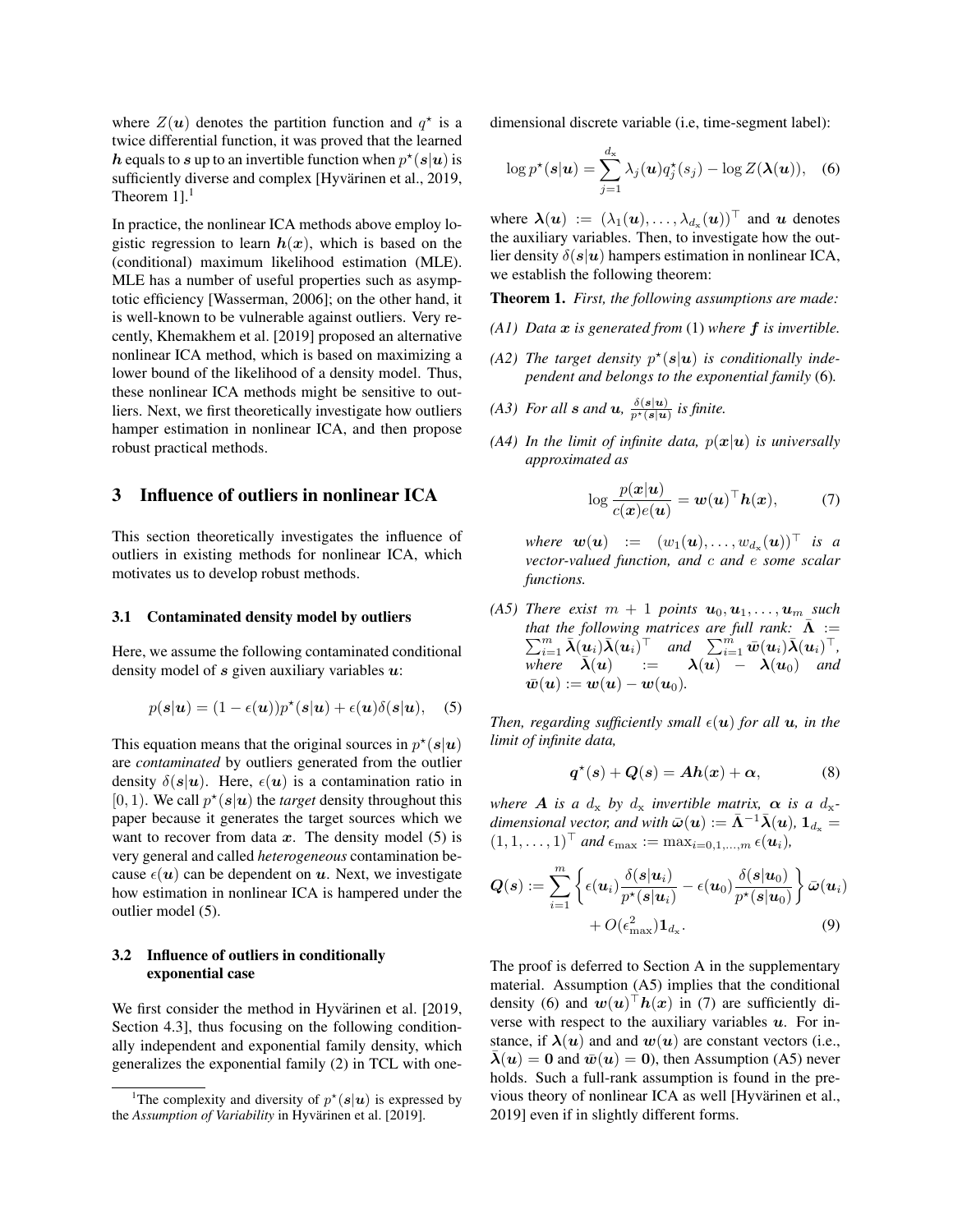In the case of no outliers, (8) is essentially the same identifiability result as Theorem 3 in Hyvärinen et al. [2019] as well as Theorem 1 in Hyvärinen and Morioka [2016] for TCL:  $\epsilon(\mathbf{u}) = 0$  leads to  $Q(s) = 0$ , and therefore  $h(x)$  equals to  $q^*(s)$  up to a linear transformation. This linear indeterminacy could be removed by applying some linear ICA method in postprocessing.

On the other hand, when there are outliers, i.e.  $\epsilon(\mathbf{u}) \neq 0$ , Theorem 1 indicates that estimation for the exponential family might be hampered by  $Q(s)$ . In particular, the elements in  $Q(s)$ , which gives the estimation error induced by the outliers, can be significantly nonzero. This can be the case if the density ratio  $\frac{\delta(s|u)}{p^*(s|u)}$  in (9) is very large. That can happen when  $\delta(s|u)$  lies on the tails of  $p^{\star}(s | u)$  (i.e., very small  $p^{\star}(s | u)$ , yet large  $\delta(s | u)$ ). This shows the need for the development of robust nonlinear ICA methods.

We also note that in the no-outliers case (i.e.,  $p(x|u) =$  $p^*(x|u)$ ), Assumption (A4) can be written as

$$
\log \frac{p^{\star}(\boldsymbol{x}|\boldsymbol{u})}{c(\boldsymbol{x})e(\boldsymbol{u})} = \boldsymbol{w}(\boldsymbol{u})^{\top} \boldsymbol{h}(\boldsymbol{x}). \tag{10}
$$

To satisfy (10), Hyvärinen et al. [2019] performs binary logistic regression where the log-odds ratio,  $\log \frac{p^*(x,u)}{p^*(x)p(u)}$ , is approximated by  $w(u)^\top h(x)$  where  $p^*(x) = \int p^*(x, u) \, du$ . However, Eq.(10) (or Assumption (A4)) is a more general expression than the odds ratio: We do not necessarily need to accurately estimate the noncontaminated log-odds ratio as it is sufficient, in order to perform nonlinear ICA, that the numerator is the conditional density  $p^*(x|u)$  or joint density  $p^*(x, u)$  up to the product of nonzero scalar functions of  $x$  and  $u$ . This is the key property used in our robust method proposed in Section 4.1.

### 3.3 Influence of outliers in non-exponential case

We performed a similar contamination analysis as Theorem 1 under the general (non-exponential) conditional independence condition (4) as well. We present the details in Section B of the supplementary material because of space constraints. The conclusion is slightly more complicated yet fundamentally similar as Theorem 1: Estimation in nonlinear ICA can be hampered when either of the four ratios,  $\frac{\delta^m(s|u)}{p^*(s|u)}, \frac{\delta^l(s|u)}{p^*(s|u)}, \frac{\delta(s|u)}{p^*(s|u)}$ and  $\delta^{l,m}(\boldsymbol{s}|\boldsymbol{u})$  $\frac{\partial f(x, h)}{\partial x}(s|u)$ , are very large where  $\delta^l(s|u) := \frac{\partial \delta(s|u)}{\partial s_l}$  and  $\delta^{l,m}(\boldsymbol{s}|\boldsymbol{u}) := \frac{\partial^2 \delta(\boldsymbol{s}|\boldsymbol{u})}{\partial \boldsymbol{s}_l \partial \boldsymbol{s}_l}$  $\frac{\partial^2 \delta(s|u)}{\partial s_l \partial s_m}$  for  $l \neq m$ . In addition to the basic outlier case above, these ratios might be large when smooth  $\delta(s|u)$  exists on the tails of  $p^*(s|u)$ . Therefore, again, it would be useful to develop a robust method in the general non-exponential case as well.

### 4 Robust contrastive learning

Our goal is to robustify nonlinear ICA methods. In light of the results above, the key is to estimate  $\frac{p^*(x|u)}{c(x)e(u)}$  $\frac{p(x|u)}{c(x)e(u)}$  in (10) in spite of the contamination. (This is the case for the non-exponential family case as well, see Section B in the supplementary material for more details). To this end, this section proposes two robust methods for nonlinear ICA based on the  $\gamma$ -cross entropy [Fujisawa and Eguchi, 2008]. Then, we show that the desired robust estimation is possible by the proposed methods even under heavy contamination by outliers.

Before going to the details, let us clarify the notations as follows:  $p(x|u)$  denotes the contaminated conditional density of x given u from (5), while  $p^*(x|u)$ and  $\delta(x|u)$  are the (noncontaminated) target and outlier conditional densities, respectively. We can further obtain two marginal densities from  $p(x|u)$  and  $p^{\star}(\boldsymbol{x}|\boldsymbol{u})$  as  $p(\boldsymbol{x}) := \int p(\boldsymbol{x}|\boldsymbol{u})p(\boldsymbol{u})d\boldsymbol{u}$  and  $p^{\star}(\boldsymbol{x}) :=$  $\int p^*(x|u)p(u)du$ . In the rest of this paper except for the influence function analysis, we suppose that  $p(u)$  is contaminated by an outlier density but the contaminated model is not explicitly defined because a specific form is not required in the analysis of this paper.

#### 4.1 Nonlinear ICA with robust binary classification

Our first method performs nonlinear ICA by solving a binary classification problem under the  $\gamma$ -cross entropy [Fujisawa and Eguchi, 2008, Hung et al., 2018]. Let us express a class label by y, and  $y = 1$  and  $y = 0$  correspond to datasets D and  $\mathcal{D}_{\rm p}$  in (3) which are drawn from  $p(x, u|y = 1) = p(x, u)$  and  $p(x, u|y = 1)$  $(0) = p(x)p(u)$ , respectively. Moreover, symmetric class probabilities are assumed (i.e.,  $p(y = 0) = p(y = 1)$ )  $\frac{1}{2}$ ). Then, the  $\gamma$ -cross entropy for binary classification is defined as

$$
d_{\gamma}(p(y|\boldsymbol{x}, \boldsymbol{u}), r(\boldsymbol{x}, \boldsymbol{u}); p(\boldsymbol{x}, \boldsymbol{u})) :=
$$
  

$$
- \frac{1}{\gamma} \log \iint \sum_{y=0}^{1} \left\{ \frac{r(\boldsymbol{x}, \boldsymbol{u})^{y(\gamma+1)}}{1 + r(\boldsymbol{x}, \boldsymbol{u})^{\gamma+1}} \right\} \bigg\}^{\frac{\gamma}{\gamma+1}} p(y, \boldsymbol{x}, \boldsymbol{u}) \mathrm{d} \boldsymbol{x} \mathrm{d} \boldsymbol{u},
$$
(11)

where  $r(x, u)$  denotes a model (e.g., a neural network) and positive function. As proven in Fujisawa and Eguchi [2008], the  $\gamma$ -cross entropy has a number of remarkable properties. For instance,  $d_{\gamma}(p(y|\mathbf{x}, \mathbf{u}), r(\mathbf{x}, \mathbf{u}); p(\mathbf{x}, \mathbf{u}))$ approaches to the cross entropy in logistic regression as  $\gamma \rightarrow 0$ . Notably, the  $\gamma$ -cross entropy has a robustness property on parameter estimation in the presence of outliers [Fujisawa and Eguchi, 2008, Kawashima and Fujisawa, 2018]. Next, we show that the robustness property holds in the context of nonlinear ICA.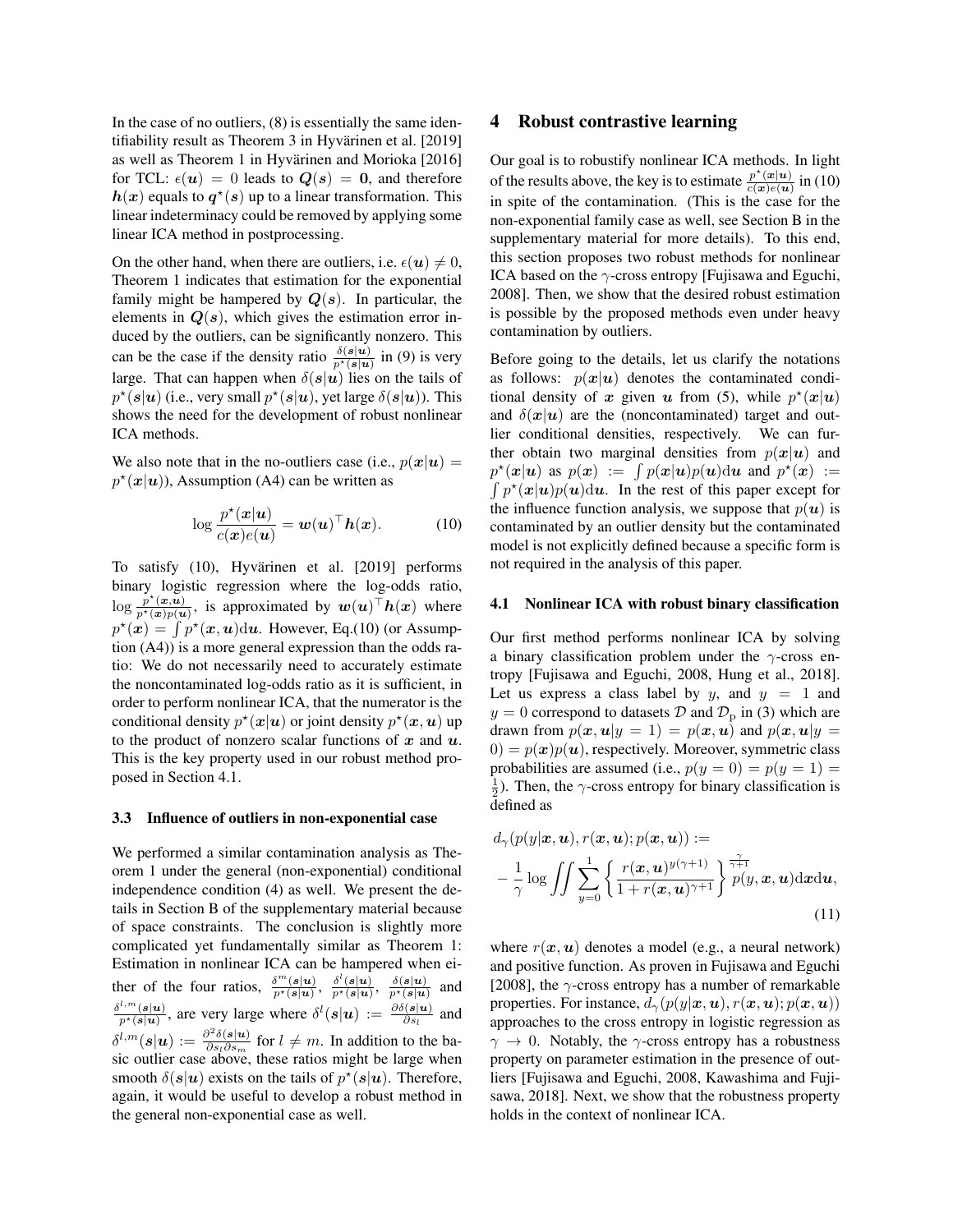Robustness in nonlinear ICA: First, we establish the following theorem to understand under what conditions a good estimation is possible for nonlinear ICA even under heavy contamination of outliers:

Theorem 2. *Assume that*

$$
\nu := \iint \left\{ \frac{r(\boldsymbol{x}, \boldsymbol{u})^{\gamma+1}}{1 + r(\boldsymbol{x}, \boldsymbol{u})^{\gamma+1}} \right\}^{\frac{\gamma}{\gamma+1}} \epsilon(\boldsymbol{u}) \delta(\boldsymbol{x}, \boldsymbol{u}) \mathrm{d} \boldsymbol{x} \mathrm{d} \boldsymbol{u} \tag{12}
$$

*is sufficiently small. Then, it holds that*

$$
d_{\gamma}(p(y|\boldsymbol{x}, \boldsymbol{u}), r(\boldsymbol{x}, \boldsymbol{u}); p(\boldsymbol{x}, \boldsymbol{u})) + O(\nu)
$$
  
= J[r(\boldsymbol{x}, \boldsymbol{u}); (1 - \epsilon(\boldsymbol{u}))p^\*(\boldsymbol{x}, \boldsymbol{u}), p(\boldsymbol{x})p(\boldsymbol{u})], (13)

*where*

$$
J[r(\boldsymbol{x}, \boldsymbol{u}); (1 - \epsilon(\boldsymbol{u}))p^{\star}(\boldsymbol{x}, \boldsymbol{u}), p(\boldsymbol{x})p(\boldsymbol{u})]
$$
  

$$
:= -\frac{1}{\gamma} \log \left[ \frac{1}{2} \iint \left\{ \frac{1}{1 + r(\boldsymbol{x}, \boldsymbol{u})^{\gamma+1}} \right\} \frac{\pi}{p(\boldsymbol{x})p(\boldsymbol{u}) d\boldsymbol{x} d\boldsymbol{u}} + \frac{1}{2} \iint \left\{ \frac{r(\boldsymbol{x}, \boldsymbol{u})^{\gamma+1}}{1 + r(\boldsymbol{x}, \boldsymbol{u})^{\gamma+1}} \right\} \frac{\pi}{(1 - \epsilon(\boldsymbol{u}))p^{\star}(\boldsymbol{x}, \boldsymbol{u}) d\boldsymbol{x} d\boldsymbol{u}} \right]
$$

*Furthermore, under the assumption that*  $p(x)$ *,*  $p(u)$  *and*  $r(x, u)$  *are positive for all* x *and* u,  $J[r(x, u)]$ ; (1 –  $\epsilon(\boldsymbol{u}))p^{\star}(\boldsymbol{x},\boldsymbol{u}), p(\boldsymbol{x})p(\boldsymbol{u})|$  is minimized at

$$
r^{\star}(\boldsymbol{x},\boldsymbol{u}) = \frac{(1 - \epsilon(\boldsymbol{u}))p^{\star}(\boldsymbol{x}|\boldsymbol{u})}{p(\boldsymbol{x})}.
$$
 (14)

The proof is deferred to Section C in the supplementary material. Eq.(13) indicates that under the condition that  $\nu$  is sufficiently small (this condition will be discussed below), minimization of the  $\gamma$ -cross entropy approximately equals to minimization of  $J[r(\mathbf{x},\mathbf{u});(1 \epsilon(\mathbf{u})p^*(\mathbf{x},\mathbf{u}), p(\mathbf{x})p(\mathbf{u})$  whose minimizer is given by (14). Crucially, (14) is a special case of the ideal universal approximation condition (10) *without* outliers where  $c(\mathbf{x}) = p(\mathbf{x})$  and  $e(\mathbf{u}) = 1/(1 - \epsilon(\mathbf{u}))$ . Thus, Theorem 2 implies that we can obtain a consistent estimation result as in (14) almost as if outliers did not exist. Another notable point is that  $\epsilon(\mathbf{u})$  is never assumed to be small in itself and therefore, heavy contamination of outliers is also within the scope of our method.

Next, we analyse the constant  $\nu$  in Theorem 2 to understand when it can be considered to be sufficiently small. Let us define the supports of  $p^*(s|u)$  and  $\delta(s|u)$  as  $\mathcal{S}_{\bm{u}}^{p^*} := \{ s \mid p^*(s | \bm{u}) > 0 \}$  and  $\mathcal{S}_{\bm{u}}^{\delta} := \{ s \mid \delta(s | \bm{u}) > 0 \},$ respectively. Then, the following proposition gives an important insight:

Proposition 1. *Let us denote the domains of* u *and* x *by* U *and* X *, respectively. We assume that (i) the integrals in*  $\nu$  *are defined over*  $U$  *and*  $X$ *, (ii) data*  $x$  *is generated*  *from* (1) *with an invertible nonlinear mixing function* f*,*  $\int (iii) S_{\bm u}^{\rho^*} \cap S_{\bm u}^\delta = \emptyset$ , and (iv)  $p(\bm s) > 0$  on  $S_{\bm u}^\delta$ . For  $\gamma > 0$ ,

$$
\nu \leq O\left(\sup_{\bm{x},\bm{u}}|r(\bm{x},\bm{u})-r^{\star}(\bm{x},\bm{u})|\right).
$$

The proof is given in the supplementary material. The most important condition is  $S_u^{p^*} \cap S_u^{\delta} = \emptyset$ , which implies that  $p^*(s|u)$  and  $\delta(s|u)$  are *separated* or nonoverlapping on S. For instance, when  $p^*(s|u)$  and  $\delta(s|\mathbf{u})$  are the uniform densities on  $[0, 1]^{d_x}$  and  $[2, 3]^{d_x}$ respectively, their supports are nonoverlapping in this sense.

Therefore, Proposition 1 implies that  $\nu$  in Theorem 2 can be sufficiently small in the neighborhood of  $r^*(x, u)$ when  $\delta(s|u)$  and  $p^*(s|u)$  are clearly separated. Such a density separation happens approximately when  $\delta(s|u)$ is non-zero only in the tails of  $p^*(s|u)$ , which is indeed typical contamination by outliers. Thus, our condition on  $\nu$  should be realistic in many practical situations, and Theorem 2 can be expected to hold.

Influence function analysis: Next, we investigate the robustness of our nonlinear ICA method based on the alternative approach of influence functions (IF), which is an established measure in robust statistics [Hampel et al., 2011]. To this end, let us define the following two contaminated density models: With the marginal densities,  $\bar{p}(\bm{x}) = \int \bar{p}(\bm{x},\bm{u}) \mathrm{d}\bm{u}$  and  $\bar{p}(\bm{u}) = \int \bar{p}(\bm{x},\bm{u}) \mathrm{d}\bm{x}$ ,

• Contamination model (A):

.

$$
\bar{p}(\boldsymbol{x},\boldsymbol{u})=(1-\epsilon)p^{\star}(\boldsymbol{x},\boldsymbol{u})+\epsilon\bar{\delta}_{\bar{\boldsymbol{x}}}(\boldsymbol{x})p^{\star}(\boldsymbol{u}),
$$

where  $p^*(u) = \int p^*(x, u) \, du$ ,  $\epsilon \in [0, 1)$  is a contamination ratio and  $\overline{\delta}_{z}$  is the Dirac delta function having a point mass at z.

• Contamination model (B):

$$
\bar{p}(\boldsymbol{x},\boldsymbol{u})=(1-\epsilon)p^{\star}(\boldsymbol{x},\boldsymbol{u})+\epsilon\bar{\delta}_{\bar{\boldsymbol{x}}}(\boldsymbol{x})\bar{\delta}_{\bar{\boldsymbol{u}}}(\boldsymbol{u}).
$$

Contamination model (A) indicates only input data  $x$  is contaminated by outliers  $\bar{x}$ , while both input and auxiliary data are contaminated by  $\bar{x}$  and  $\bar{u}$  in Contamination model (B).

We suppose that a model  $r_{\theta}(x, u)$  is parameterized by  $\theta$ , and define  $\hat{\theta}$  and  $\hat{\theta}_{\epsilon}$  as solutions of the following estimating functions over the (uncontaminated) target and contaminated densities, respectively:

$$
\left. \frac{\partial}{\partial \boldsymbol{\theta}} d_{\gamma} (p^{\star}(y|\boldsymbol{x}, \boldsymbol{u}), r_{\boldsymbol{\theta}}(\boldsymbol{x}, \boldsymbol{u}); p^{\star}(\boldsymbol{x}, \boldsymbol{u})) \right|_{\boldsymbol{\theta} = \hat{\boldsymbol{\theta}}} = \mathbf{0} \quad (15)
$$

$$
\left.\frac{\partial}{\partial \boldsymbol{\theta}}d_{\gamma}(\bar{p}(y|\boldsymbol{x},\boldsymbol{u}),r_{\boldsymbol{\theta}}(\boldsymbol{x},\boldsymbol{u});\bar{p}(\boldsymbol{x},\boldsymbol{u}))\right|_{\boldsymbol{\theta}=\hat{\boldsymbol{\theta}}_{\epsilon}}=\boldsymbol{0},\ (16)
$$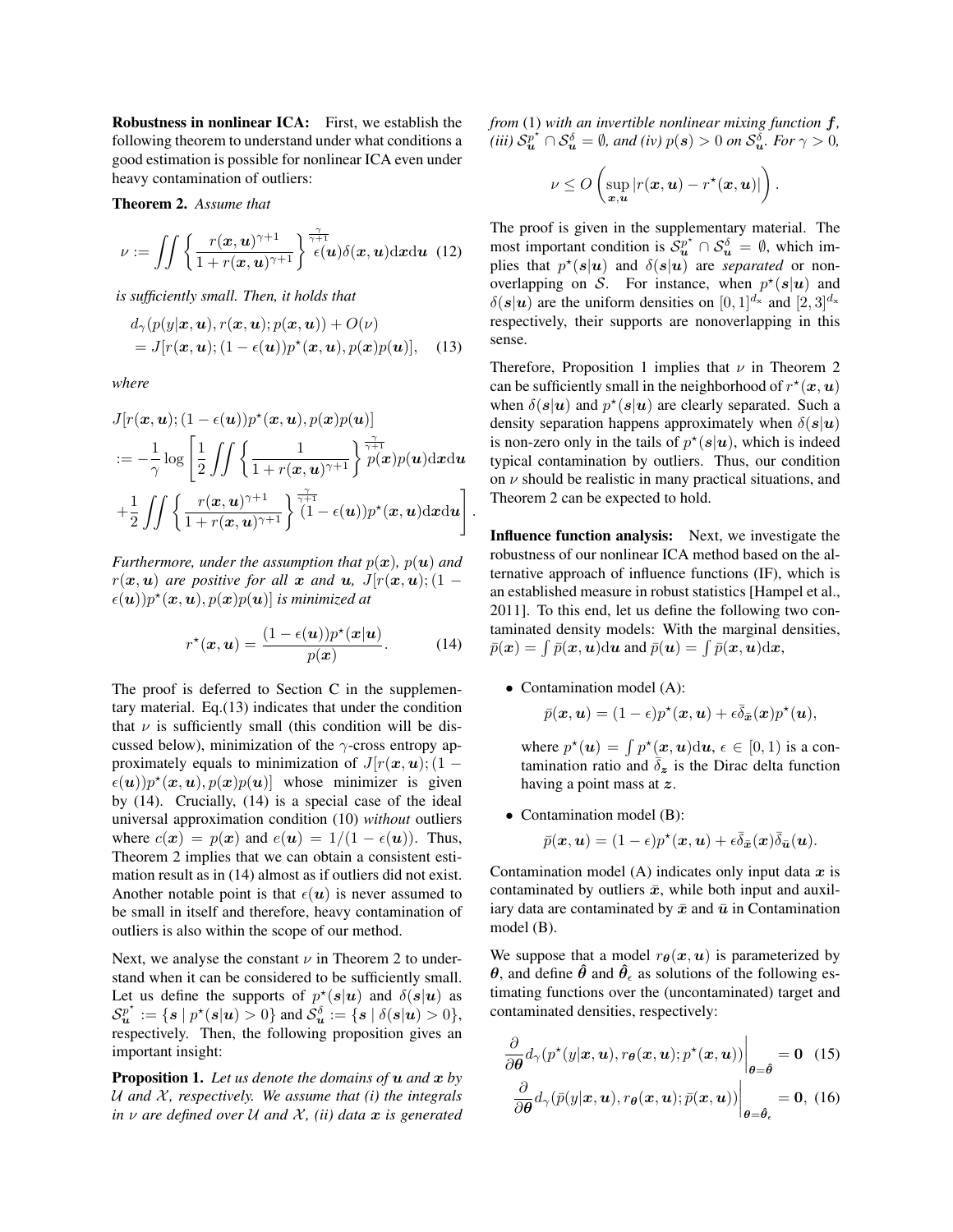where  $p^*(x, u|y = 1) = p^*(x, u), p^*(x, u|y = 0) = 1$  $p^{\star}(\boldsymbol{x})p^{\star}(\boldsymbol{u}),$   $\bar{p}(\boldsymbol{x},\boldsymbol{u}|y=1) = \bar{p}(\boldsymbol{x},\boldsymbol{u})$  and  $\bar{p}(\boldsymbol{x},\boldsymbol{u}|y=1)$  $0 = \bar{p}(\boldsymbol{x})\bar{p}(\boldsymbol{u})$ . Then, IF is defined by

IF
$$
(\bar{x}, \bar{u})
$$
 =  $\lim_{\epsilon \to 0} \frac{\hat{\theta} - \hat{\theta}_{\epsilon}}{\epsilon}$ . (17)

Eq.(17) means that IF measures how  $\hat{\theta}$  is influenced by outliers  $(\bar{x}, \bar{u})$  under the small contamination, and a larger IF implies that  $\hat{\theta}$  is more sensitive to outliers.

A desirable property of  $\hat{\theta}$  in terms of IF is the *B-robustness*:  $\hat{\theta}$  is said to be B-robust when  $\sup_{\bar{x},\bar{u}}\|\text{IF}(\bar{x},\bar{u})\| < \infty$  [Hampel et al., 2011]. Another useful property is the *redescending property*, which defined as  $\lim_{\|\bar{\mathbf{x}}\|,\|\bar{\mathbf{u}}\| \to \infty} \|\text{IF}(\bar{\mathbf{x}},\bar{\mathbf{u}})\| = 0$ . The redescending property ensures that  $\hat{\theta}$  has no influence from even strongly deviated data  $\bar{x}$  (and/or  $\bar{u}$ ).

The following proposition implies that our method based on the  $\gamma$ -cross entropy can have the redescending property and be B-robust under certain conditions:

Proposition 2. *Assume that the Hessian matrix of the* γ*-cross entropy over the contaminated densities (i.e.,*  $d_{\gamma}(\bar{p}(y|\mathbf{x},\mathbf{u}), r_{\theta}(\mathbf{x},\mathbf{u}); \bar{p}(\mathbf{x},\mathbf{u}))$  *in* (16)*) is invertible, and*  $r_{\theta}(x, u)$  *satisfies* 

$$
\sup_{\boldsymbol{x},\boldsymbol{u}} \left\| S_{\boldsymbol{\theta}}(\boldsymbol{x},\boldsymbol{u}) \frac{\partial \log r_{\boldsymbol{\theta}}(\boldsymbol{x},\boldsymbol{u})^{(\gamma+1)}}{\partial \boldsymbol{\theta}} \right\| < \infty \quad (18)
$$

$$
\lim_{\|\boldsymbol{x}\|\to\infty}\left[S_{\boldsymbol{\theta}}(\boldsymbol{x},\boldsymbol{u})\frac{\partial\log r_{\boldsymbol{\theta}}(\boldsymbol{x},\boldsymbol{u})^{(\gamma+1)}}{\partial\boldsymbol{\theta}}\right]=\boldsymbol{0},\quad(19)
$$

*where*  $S_{\theta}(\boldsymbol{x}, \boldsymbol{u}) := \{L_{\theta}(\boldsymbol{x}, \boldsymbol{u})(1 - L_{\theta}(\boldsymbol{x}, \boldsymbol{u}))\}^{\frac{\gamma}{1 + \gamma}}$  *with*  $L_{\theta}(x, u) := \frac{1}{1 + r_{\theta}(x, u)^{(\gamma + 1)}}$ *. Then, under Contamination model (A), both the B-robustness and redescending property hold for θ. On the other hand, under Contamination model* (B),  $\hat{\theta}$  *is B-robust.* 

The proof is given in Section E of the supplementary material. Assumptions (18) and (19) are mild in practice because  $S_{\theta}(\boldsymbol{x},\boldsymbol{u})$  exponentially and quickly approaches 0 even when  $|r_{\theta}(x, u)|$  diverges as  $||x||, ||u|| \rightarrow \infty$ as in neural networks. Thus, Proposition 2 indicates that our method could have the redescending and Brobustness properties under the contamination model (A) even when  $r_{\theta}(x, u)$  is modelled by a neural network with an unbounded activation function. Furthermore, the B-robustness still holds to the contamination model (B) whose contamination is more complicated than the contamination model (A). Thus, our influence function analysis also supports that the  $\gamma$ -cross entropy is promising for nonlinear ICA in the presence of outliers.

Robust permutation contrastive learning (RPCL): As a special case, we propose a robust variant of permutation contrastive learning (PCL) [Hyvärinen and Morioka, 2017] which we call *robust permutation contrastive learning* (RPCL). The original PCL supposes that sources are temporally dependent (e.g.,  $s(t)$ ) and  $s(t - 1)$  are statistically dependent), and then makes use of the temporal dependencies for nonlinear ICA by regarding past information as the auxiliary variable  $u(t) =$  $x(t-1)$ .

RPCL estimates a model  $r(x, u)$  based on the following empirical  $\gamma$ -cross entropy for binary classification:

$$
d_{\gamma}(p(y|\boldsymbol{x}, \boldsymbol{u}), r(\boldsymbol{x}, \boldsymbol{u}); p(\boldsymbol{x}, \boldsymbol{u}))
$$
  

$$
:= -\frac{1}{\gamma} \log \left[ \frac{1}{2T} \sum_{t=1}^{n} \left\{ \left( \frac{r(\boldsymbol{x}(t), \boldsymbol{u}(t))^{\gamma+1}}{1 + r(\boldsymbol{x}(t), \boldsymbol{u}(t))^{\gamma+1}} \right)^{\frac{\gamma}{\gamma+1}} + \left( \frac{1}{1 + r(\boldsymbol{x}(t), \boldsymbol{u}_{p}(t))^{\gamma+1}} \right)^{\frac{\gamma}{\gamma+1}} \right\} \right],
$$

where  $u_p(t)$  denotes a random permutation of  $u(t)$ with respect to  $t$ . Based on the universal approximation assumption in Hyvärinen and Morioka [2017, Theorem 1 and Eq.(12)] or Section B in the supplementary material, we restrict a model  $r$ as  $r(\boldsymbol{x}(t), \boldsymbol{u}(t)) = \exp(\sum_{i=1}^{d_{\mathbf{x}}} \psi_i(h_i(\boldsymbol{x}(t)), h_i(\boldsymbol{u}(t)))$  $h(x) = (h_1(x), \ldots, h_{d_x}(x))$ <sup>T</sup> is a neural network. Following Hyvärinen and Morioka [2017],  $\psi_i(h_i(\boldsymbol{x}), h_i(\boldsymbol{u}))$  was also modelled by  $|a_{i,1}h_i(\boldsymbol{x})| +$  $a_{i,2}h_i(\bm{u}) + b_i \vert - (\bar{a}_i h_i(\bm{x}) + \bar{b}_i)^2 + c$ , where  $a_{i,1}, a_{i,2}, b_i, \bar{a}_i, \bar{b}_i$ , c are parameters to be estimated from data. A minibatch stochastic gradient method is employed to optimize all parameters.

## 4.2 Nonlinear ICA with robust multiclass classification

We have considered so far an approach based on binary logistic regression. However, it is also possible to use multinomial logistic regression as done in TCL. From the viewpoint of an auxiliary variable  $u$  this can be seen to correspond to a case where the auxiliary variable  $u \in$  $\{1, \ldots, K\}$  is one-dimensional and discrete, e.g., class label or time segment label.

Thus, we next propose a second robust method, intended for this special case. To this end, we solve a multiclass classification problem based on the  $\gamma$ -cross entropy:

$$
d_{\gamma}(p(u|\boldsymbol{x}), r(u, \boldsymbol{x}); p(\boldsymbol{x}))
$$
  

$$
:= -\frac{1}{\gamma} \log \int \left\{ \frac{\sum_{u=1}^{K} r(u, \boldsymbol{x})^{\gamma} p(u|\boldsymbol{x})}{\left(\sum_{u'=1}^{K} r(u', \boldsymbol{x})^{\gamma+1}\right)^{\frac{\gamma}{\gamma+1}}} \right\} p(\boldsymbol{x}) d\boldsymbol{x},
$$
\n(20)

where we supposed that  $p(u = 1) = p(u = 2)$  $\cdots = p(u = K) = \frac{1}{K}$ . Regarding multiclass classi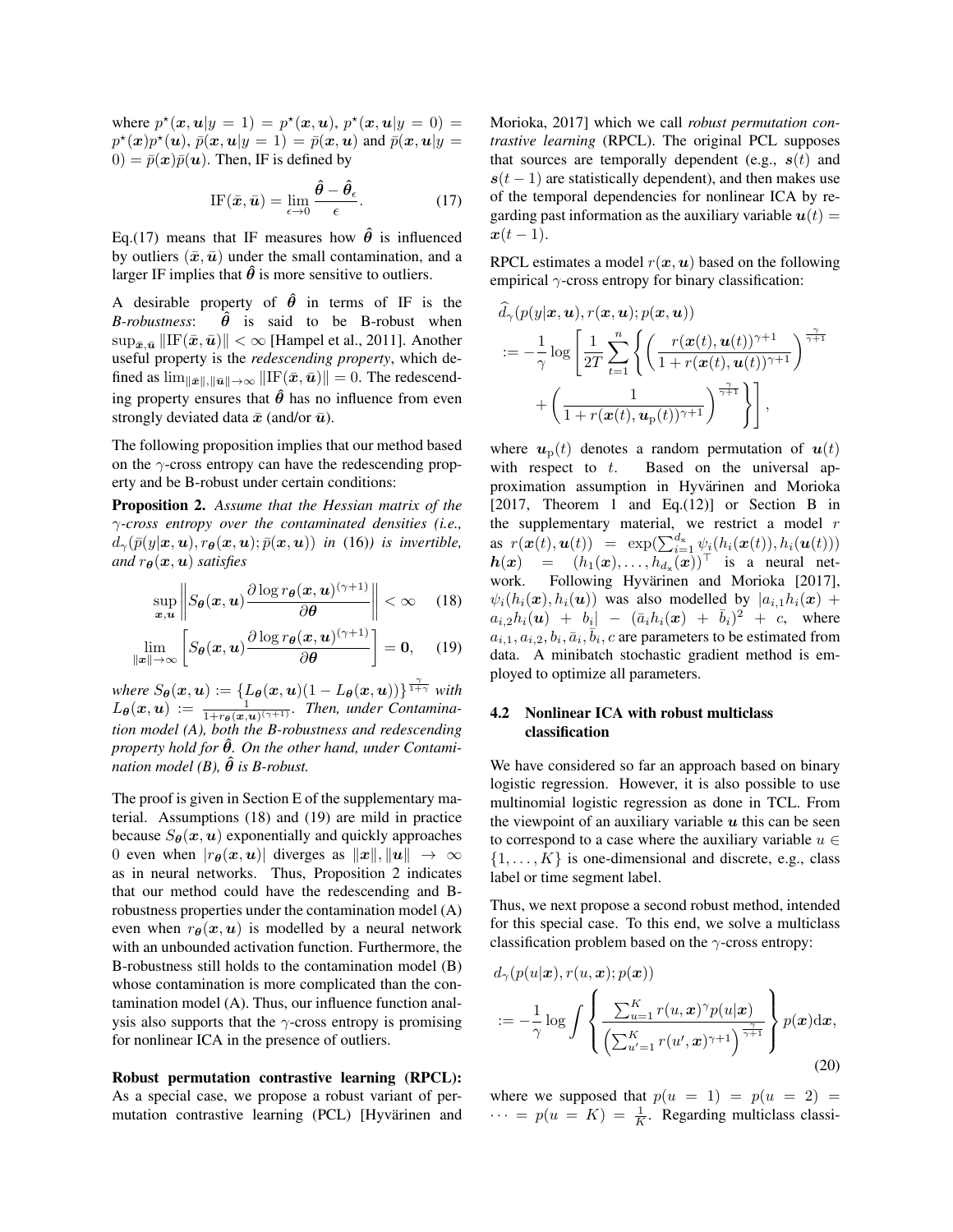fication, a robustness property similar to what we had in Theorem 2 holds by modifying the above discussion on binary classification (11) or following Kawashima and Fujisawa [2018]. The result is that again when  $p^*(s|u)$  and  $\delta(s|u)$  are clearly *separated*, minimization of  $d_{\gamma}(p(u|\mathbf{x}), r(u, \mathbf{x}); p(\mathbf{x}))$  would enable us to estimate  $p^*(x|u)$ , which is an ideal estimation result and a special case of  $\frac{p^*(x|u)}{c(x)e(u)}$  $\frac{p(x|u)}{c(x)e(u)}$  in (10). Details are given in Section F of the supplementary material.

Robust time contrastive learning (RTCL): As a practical method for such multinomial classification, we propose *robust time contrastive learning* (RTCL) which is a robust variant of TCL [Hyvärinen and Morioka, 2016] based on the  $\gamma$ -cross entropy (20). Both TCL and RTCL are intended for the conditional independent exponential family case (2), and suppose time series data (artificially or manually) divided into  $K$  time segments, and the auxiliary variable  $u \in \{1, \ldots, K\}$  is the time segment label. RTCL employs the following empirical γ-cross entropy:

$$
\widehat{d}_{\gamma}(p(u|\boldsymbol{x},\boldsymbol{u}),r(\boldsymbol{x},u);p(\boldsymbol{x}))
$$
\n
$$
:= -\frac{1}{\gamma} \log \left[ \frac{1}{T} \sum_{t=1}^{T} \frac{\sum_{k=1}^{K} \delta_{u(t),k} r(u(t), \boldsymbol{x}(t))^{\gamma}}{\left(\sum_{u'=1}^{K} r(u', \boldsymbol{x}(t))^{\gamma+1}\right)^{\frac{\gamma}{\gamma+1}}} \right],
$$

where  $u(t) \in \{1, \ldots, K\}$  are the observations of timesegment labels, and  $\delta_{u(t),k}$  denotes the Kronecker delta. Based on the universal approximation assumption (A4) in Theorem 1, for  $u = 1, \ldots, K$ , we restrict r as  $r(\boldsymbol{x}, u) = \exp(\boldsymbol{w}_u^{\top} \boldsymbol{h}(\boldsymbol{x}) + b_u)$  where  $\boldsymbol{h}(\boldsymbol{x})$  denotes nonlinear ICA features modelled by a neural network, and  $w_u$  and  $b_u$  are parameters for weights and bias, respectively. In practice, all parameters are optimized by a minibatch stochastic gradient method.

### 4.3 Relation with Hyvärinen et al. [2019]

In order to clarify the relations between the existing nonlinear ICA methods, we make the following remarks. Our main theory (Theorem 2) provides a robustified version of the method in Hyvärinen et al. [2019]. Since PCL [Hyvärinen and Morioka, 2017] can be seen as a special case of Hyvärinen et al. [2019], our theory also leads to a special case called RPCL which robustifies PCL. On the other hand, TCL [Hyvärinen and Morioka, 2016] uses a different framework, multi-class classification, and thus we proposed another method called RTCL that robustifies TCL. It should be noted that while the generative model in Hyvärinen et al. [2019] contains TCL as a special case, the estimation method proposed in Hyvärinen and Morioka [2016] is different and not a special case of the estimation method by Hyvärinen et al. [2019]; that is why our robustified versions are also distinct for TCL and the auxiliary variables method.

In addition to Theorem 1 and Section 3.3, non-robustness of the previous methods in Hyvarinen et al. [2019] can ¨ be understood in terms of Theorem 2 analysing the  $\gamma$ cross entropy as well. Hyvärinen et al. [2019] employ binary logistic regression for nonlinear ICA whose cross entropy is obtained as the limit of  $\gamma = 0$  in the  $\gamma$ -cross entropy. When  $\gamma = 0$ , the robustness condition in Theorem 2 is never satisfied: It can be easily confirmed from the definition (12) that  $\nu$  is a nonzero constant and cannot be sufficiently small in  $\gamma = 0$ . Thus, the nonlinear methods in Hyvärinen et al. [2019] can be more sensitive to outliers. Section F in supplementary material includes a similar discussion in the case of multiclass classification: Non-robustness of TCL can be also shown in terms of the  $\gamma$ -cross entropy.

Influence function analysis in Proposition 2 also reveals the outlier weakness of the previous methods. In the limit of  $\gamma = 0$  (i.e., logistic regression), a class of models for  $r_{\theta}(x, u)$  satisfying (18) and (19) is very limited because necessarily  $S_{\theta}(\boldsymbol{x},\boldsymbol{u}) = 1$ . For instance, when  $r_{\theta}(\boldsymbol{x},\boldsymbol{u})$ is a neural network with an unbounded activation function, Assumptions (18) and (19) would not hold. This implies that estimation of previous methods with neural networks can be hampered by outliers.

## 5 Numerical experiments on artificial data

This section numerically investigates the robustness of RTCL and RPCL with comparison to existing nonlinear ICA methods on artificial data.

#### 5.1 Robust time contrastive learning

Data generation, nonlinear ICA methods, evaluation: We slightly modified the experimental setting of  $TCL<sup>2</sup>$ in Hyvärinen and Morioka [2016] and experimental details are given in Section G of the supplementary material. Source vectors with time segment length 512 was first generated from (5): Following (2), given a time segment label, the target density  $p^*(s|u)$  was conditionally independent Laplace distributions with means 0 and different scales across time segments. Regarding the outlier density  $\delta(s|u)$ , two types of densities were used: An independent Laplace distribution, and a mixture of two mean-modulated Gaussians. We set  $\epsilon(u) = \epsilon$  for all time segments u. The total numbers of segments and of data samples were  $K = 256$  and  $T = 512 \times 256$ , respectively. The dimensionality of data is  $d_x = 10$  in Table 1, while  $d_x = 5$  in Table 2. Finally, data x was generated as a nonlinear mixing of the (contaminated) sources by three-layer (Table 1) or two-layer (Table 2) neural networks.

<sup>2</sup>https://github.com/hirosm/TCL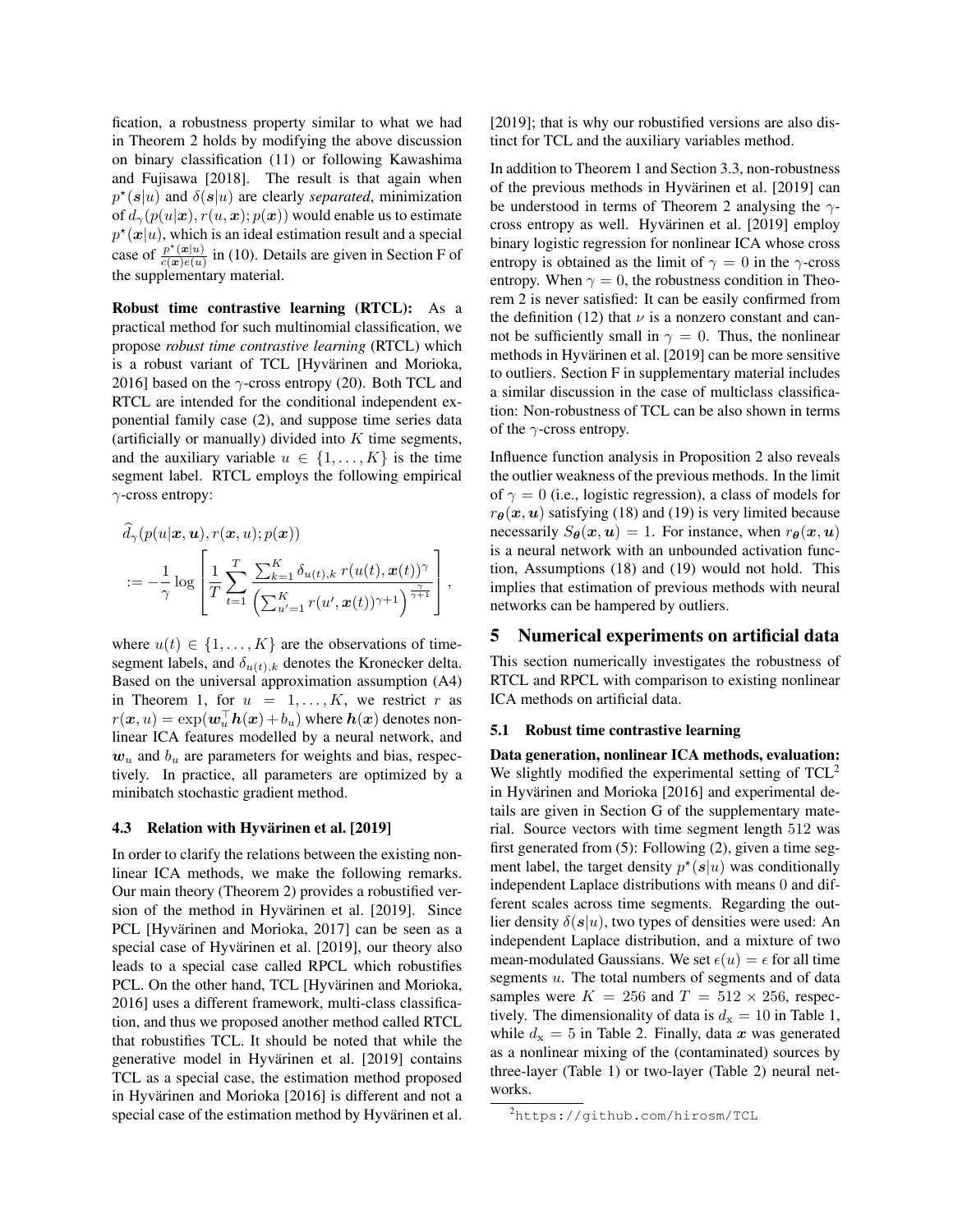Table 1: RTCL and TCL on artificial data. Averages of the absolute correlations are computed over 10 runs. The outlier densities are the independent Laplace density and the modulated mixture of two Gaussians in the top and bottom panels, respectively. A larger value indicates a better result. The best and comparable methods judged by the t-test at the significance level 5% are described in boldface.

| Laplace           | <b>TCL</b>   | RTCL ( $\gamma = 0.1$ ) | RTCL ( $\gamma = 0.3$ ) | RTCL ( $\gamma = 0.5$ ) | RTCL ( $\gamma = 1$ ) |
|-------------------|--------------|-------------------------|-------------------------|-------------------------|-----------------------|
| $\epsilon = 0.01$ | 0.891(0.009) | 0.929(0.022)            | 0.974(0.009)            | 0.981(0.022)            | 0.988(0.023)          |
| $\epsilon = 0.03$ | 0.822(0.036) | 0.860(0.030)            | 0.920(0.015)            | 0.948(0.015)            | 0.976(0.015)          |
| $\epsilon = 0.05$ | 0.793(0.025) | 0.814(0.023)            | 0.867(0.018)            | 0.898(0.024)            | 0.946(0.024)          |
| $\epsilon = 0.1$  | 0.738(0.034) | 0.768(0.026)            | 0.814(0.009)            | 0.848(0.008)            | 0.895(0.013)          |
|                   |              |                         |                         |                         |                       |
| Gaussian          | TCL          | RTCL ( $\gamma = 0.1$ ) | RTCL ( $\gamma = 0.3$ ) | RTCL ( $\gamma = 0.5$ ) | RTCL ( $\gamma = 1$ ) |
| $\epsilon = 0.01$ | 0.952(0.007) | 0.981(0.008)            | 0.990(0.007)            | 0.992(0.007)            | 0.993(0.008)          |
| $\epsilon = 0.03$ | 0.872(0.009) | 0.904(0.008)            | 0.946(0.006)            | 0.962(0.007)            | 0.978(0.008)          |
| $\epsilon = 0.05$ | 0.852(0.010) | 0.855(0.010)            | 0.905(0.007)            | 0.932(0.006)            | 0.957(0.007)          |
| $\epsilon = 0.1$  | 0.824(0.012) | 0.815(0.015)            | 0.836(0.014)            | 0.871(0.017)            | 0.909(0.025)          |

Table 2: RTCL and iVAE on artificial data. Averages of the absolute correlations are computed over 10 runs.

| Laplace           | iVAE         | RTCL ( $\gamma = 1$ ) |
|-------------------|--------------|-----------------------|
| $\epsilon=0$      | 0.931(0.055) | 0.969(0.040)          |
| $\epsilon = 0.05$ | 0.844(0.081) | 0.965(0.020)          |
| $\epsilon=0.1$    | 0.800(0.108) | 0.924(0.035)          |

ICA features  $h(x)$  both in RTCL and TCL were modelled by a three layer neural network where the number of hidden units was  $4d_{x}$ , but the final layer was  $d_{x}$ .  $\ell_2$ regularization was employed with the regularization parameter  $10^{-4}$ . All parameters were optimized by the Adam optimizer [Kingma and Ba, 2015]. We also applied iVAE [Khemakhem et al., 2019] to the artificial data, which is a nonlinear ICA method based on the variational encoder. The performance was measured by averages of the absolute value of the Pearson correlation coefficient to the test sources without outliers.

Results: The top panel in Table 1 quantitatively indicates that RTCL is more robust against outliers than TCL. As the contamination ratio  $\epsilon$  increases, the performance of TCL deteriorates. On the other hand, RTCL keeps high-correlation values even for larger  $\gamma$ . When the outlier density  $\delta(x|u)$  is the mixture of two meanmodulated Gaussians, RTCL still performs well (bottom panel in Table 1). Furthermore, Table 2 shows that iVAE is also sensitive to outliers, while RTCL reliably recovers the sources. This is presumably because iVAE is also related to MLE, which is sensitive to outliers.

### 5.2 Robust permutation contrastive learning

Data generation, nonlinear ICA methods, evaluation: We followed the experimental setting of PCL in Hyvärinen and Morioka [2017] and details can be seen in Section G of the supplementary material. First, the temporally dependent  $T$  sources were generated from  $\log p^{\star}(\boldsymbol{s}(t)|\boldsymbol{s}(t-1)) = -\sum_{i=1}^{d_{\mathrm{x}}} |s_i(t)-\rho s_i(t-1)| + C$ where  $C$  denotes a constant and the auto-regressive coefficient  $\rho$  was fixed at 0.7. The total number of sources was  $T = 65536$ . Then, we randomly replaced the sources by outliers based on a constant contamination ratio  $\epsilon$ , which were generated from the independent Laplace density. Data  $x$  was generated as the nonlinear mixing of the sources with outliers by a three-layer neural networks.

ICA features  $h(x)$  both in RPCL and PCL were modelled by a three-layer neural network as in the experiments of RTCL. We optimized the parameters in RPCL and PCL using the Adam optimizer. We used the same performance was measured as previous experiments.

Results: Table 3 clearly shows that the correlation for PCL quickly decreases as the contaminating ratio  $\epsilon$  increases. On the other hand, RPCL works significantly better than PCL even for large  $\epsilon$ . Thus, our methods based on the  $\gamma$ -cross entropy are promising.

# 6 Application to causal discovery of Hippocampal fMRI data

To demonstrate its applicability on a realworld dataset, we apply RTCL to causal discovery [Pearl, 2000] on resting-state fMRI data, which often contains outliers due to measurement issues such as head movement and variability in vascular health across a cohort of subjects [Poldrack et al., 2011]. Our dataset corresponds to resting state fMRI data collected from a single subject (caucasian male, 45 years old) over 84 successive days [Poldrack et al., 2015]. Here, each day is treated as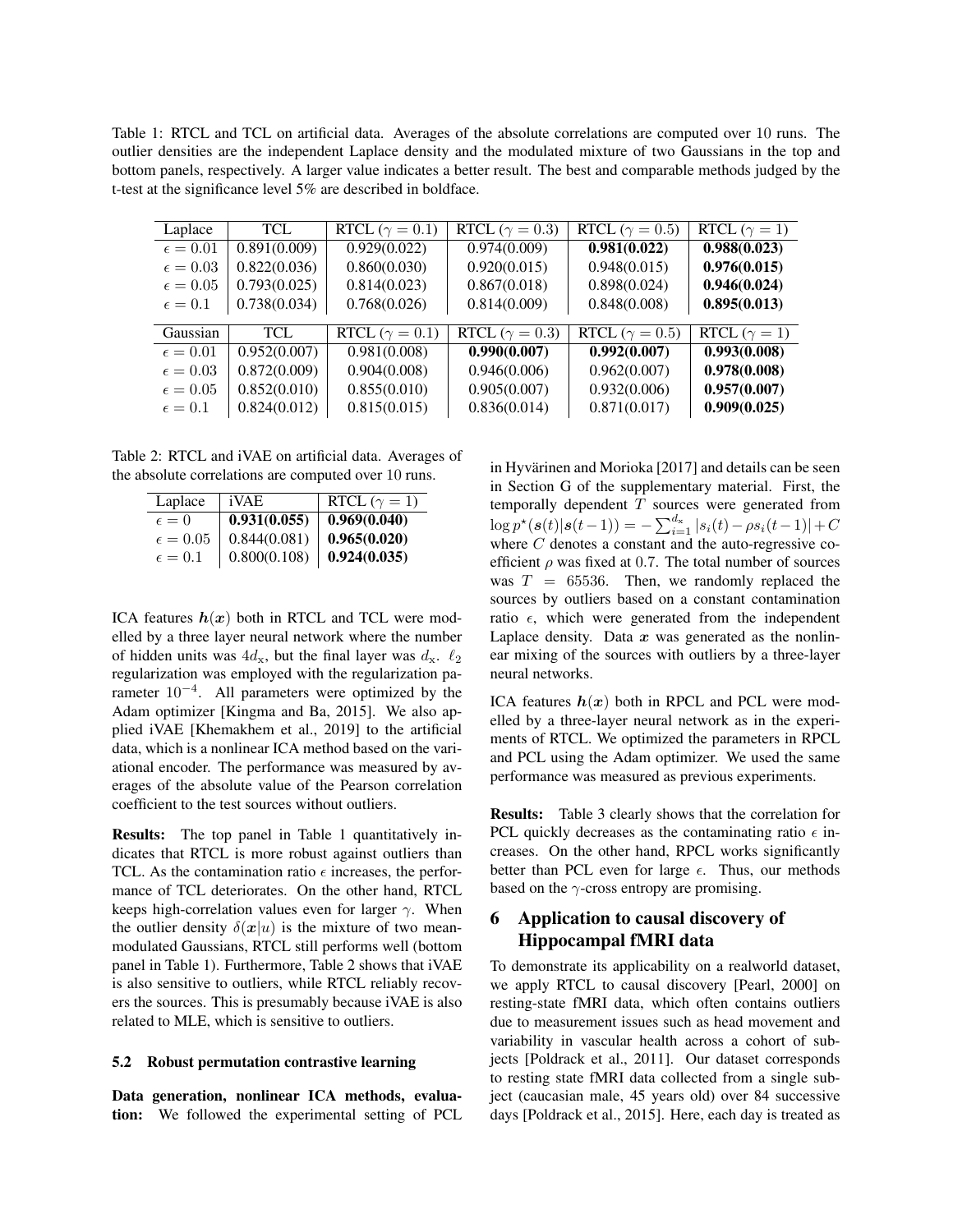| Table 3: RPCL and PCL on artificial data. Averages of the absolute correlations are computed over 10 runs. |  |  |
|------------------------------------------------------------------------------------------------------------|--|--|
|------------------------------------------------------------------------------------------------------------|--|--|

|                   | <b>PCL</b>   | RPCL ( $\gamma = 0.5$ ) | RPCL $(\gamma = 1)$ | RPCL ( $\gamma = 5$ ) | RPCL ( $\gamma = 10$ ) |
|-------------------|--------------|-------------------------|---------------------|-----------------------|------------------------|
| $\epsilon = 0.01$ | 0.917(0.028) | 0.935(0.010)            | 0.942(0.023)        | 0.934(0.026)          | 0.911(0.027)           |
| $\epsilon = 0.05$ | 0.904(0.022) | 0.917(0.015)            | 0.926(0.008)        | 0.932(0.024)          | 0.899(0.030)           |
| $\epsilon = 0.1$  | 0.854(0.053) | 0.884(0.034)            | 0.888(0.029)        | 0.912(0.026)          | 0.886(0.023)           |
| $\epsilon = 0.15$ | 0.803(0.058) | 0.819(0.056)            | 0.838(0.048)        | 0.851(0.056)          | 0.866(0.031)           |

a distinct experimental condition. Section H in the supplementary material visualizes the presence of outliers in the time series data for the Parahippocampal brain region.

We follow a nonlinear-ICA-based method for causal discovery [Monti et al., 2019]. Let us consider the problem of causal discovery for bivariate data  $\mathbf{x} = (x_1, x_2)^\top$ . The goal of causal discovery is to determine whether  $x_1$ causes  $x_2$  or  $x_2$  causes  $x_1$  (i.e.,  $x_1 \rightarrow x_2$  or  $x_2 \rightarrow x_1$ ), or to conclude that no acyclic causal relation exists. If the true causal direction is  $x_1 \rightarrow x_2$ , the nonlinear structural equation model (SEM) [Pearl, 2000] can be written as  $x_1 = f_1(n_1)$  and  $x_2 = f_2(x_1, n_2)$ , where  $n_1$  and  $n_2$  are latent disturbances and assumed to be statistically independent each other. As discussed in Monti et al. [2019], the nonlinear SEM above has a clear connection to the data generative model (1) in nonlinear ICA. Roughly, the disturbance variables  $(n_1, n_2)$ <sup>T</sup> in SEM correspond to the latent sources  $(s_1, s_2)^\top$  in ICA up to their permutation. Thus, regarding the recovered sources by nonlinear ICA as estimates of  $(n_1, n_2)^\top$ , we could determine the causal direction by performing a series of independence tests with the observations of  $x = (x_1, x_2)^\top$ . For instance, under the assumption that the true causal direction is  $x_1 \rightarrow x_2$ , we need to verify that  $x_1 \perp x_2$  while  $x_1 \not\perp n_1, x_2 \not\perp n_1$  and  $x_2 \not\perp n_2$  [Monti et al., 2019, Property 1] by applying some independent test where ⊥⊥ (or  $\perp$ ) denotes statistical independence (or dependence). Here, we employed Hilbert-Schmidt independence criteria [Gretton et al., 2005] for independence test. This approach for bivariate data can be extended to multivariate causal discovery by using a traditional constraint-based method such as the PC algorithm.

Fig. 1 shows the causal structures obtained via TCL by Monti et al. [2019], and RTCL. Both methods used a five layer neural network. Blue arrows denote edges which are plausible given the anatomical connectivity, while red arrows are not compatible with the known anatomical structure. We note that in the case of RTCL, the erroneous edges (highlighted in red) actually correspond to indirect causal effects. For example, see the edge between the Cornu Ammonis  $1$  (CA<sub>1</sub>) node and the entorhinal cortex (ERc) node. While a direct connection between these nodes is anatomically implausible, there



Figure 1: Estimated directed acyclic graphs based on TCL (left panel) and RTCL (right panel,  $\gamma = 2.5$ ). For RTCL, the  $\gamma$  value was selected based on classification accuracy for validation data.

is an indirect effect which is mediated by the subiculum (Sub) node. This is in stark contrast with the results provided by TCL, where erroneous edges (highlighted in red) are not compatible with the anatomical structure (e.g., the TCL edge between  $CA<sub>1</sub>$  and PHc cannot be explained as an indirect causal effect).

A similar experiment was performed by using iVAE, which also led to improvements in the recovery of the associated DAG [Khemakhem et al., 2019]. To compare with those results, we note that for RTCL, both erroneous edges are directed to the entorhinal cortex (ERc) region, which serves as the main interface between neocortex (PRc, PHc, ERc) and hippocampal  $(CA_1, DG, Sub, ERc)$ regions. Thus, ERc region might cause these erroneous edges in RTCL to connect the two subfields, implying the presence of possible cyclic associations. In contrast, iVAE incorrectly inferred a causal effect from  $CA<sub>1</sub>$  to DG which is not anatomically plausible [Khemakhem et al., 2019, Fig.4].

# 7 Conclusion<sup>3</sup>

We first analyzed the behaviour of the nonlinear ICA estimators given by Hyvärinen et al. [2019] in the presence of outliers, and then proposed two robust methods for nonlinear ICA. We showed by theoretical analysis that our methods have robustness properties in the context of nonlinear ICA. The robustness was further empirically shown in simulations, and applicability to real-data was also demonstrated through causal discovery.

<sup>&</sup>lt;sup>3</sup>The acknowledgements are included in the supplementary material.